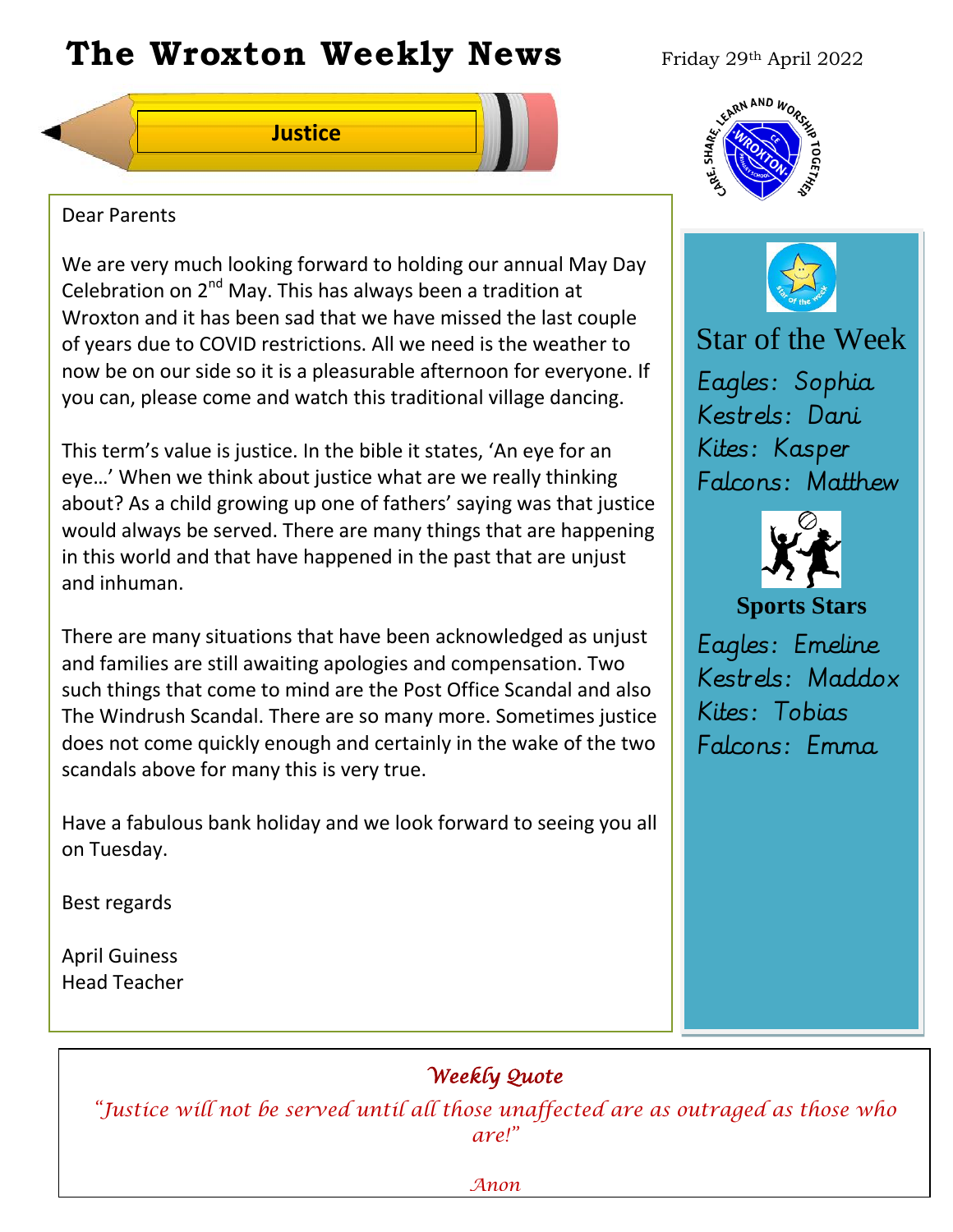# **E-Safety**

#### **What's in the News.**

Children may come across news that upsets them, worries them, or makes them feel anxious. Newsround have produced this article which you can share and read with your child providing them with tips about what to do if they are feeling sad about the news:

• <https://www.bbc.co.uk/newsround/13865002>

How can I support my child? The following two articles provide advice on how to help your child cope with the media coverage of traumatic events, for example the current news around Russia invading Ukraine:

• [https://www.parents.parentzone.org.uk/morearticles/helpin](https://www.parents.parentzone.org.uk/morearticles/helpingyour-child-cope-with-media-coverage-of-traumatic-events) [gyour-child-cope-with-media-coverage-of-traumatic-events](https://www.parents.parentzone.org.uk/morearticles/helpingyour-child-cope-with-media-coverage-of-traumatic-events)

• [https://www.childline.org.uk/get-](https://www.childline.org.uk/get-involved/articles/worryingabout-russia-ukraine/)

[involved/articles/worryingabout-russia-ukraine/](https://www.childline.org.uk/get-involved/articles/worryingabout-russia-ukraine/) Real or Fake?

A lot of children see or hear news updates from social media or via friends so it's important that we talk to them about fake news and provide them with the skills to help them distinguish between real or fake news. So how do we get them to critically think about what they are reading? Here are some tips: • Check the source (who wrote it).

- When was it written? Is it based on an old story?
- Is it on a reputable news site, for example Newsround?
- You can also use 'fact checker' sites such

as <https://fullfact.org/>

to see if the news item has already been fact checked and linked to a credible source. Further information

• <https://www.bbc.co.uk/bitesize/articles/zmvdd6f>

• [https://www.internetmatters.org/resources/tackling-fake](https://www.internetmatters.org/resources/tackling-fake-newsmisinformation-advice-for-parents/)[newsmisinformation-advice-for-parents/](https://www.internetmatters.org/resources/tackling-fake-newsmisinformation-advice-for-parents/)

# **Trading Cards**

Does your child collect trading cards (of any kind) and wants to be able to swap unwanted cards?

If the answer is yes, they can bring their cards to school on Thursday 5<sup>th</sup> May for a lunchtime swap session.

Children can meet Mrs Sullivan in the library at 12:30pm.

# **Cherry Trees - we need your help!**

With the warmer weather hopefully joining us, we need to ensure that the new trees planted at the beginning of the year get enough water.

Our Year 6 children have all adopted a tree or two to water once a week with the help of Mrs Taylor and Mr Hickman.

We would like to invite any parent who may find themselves waiting for the gate to open at 3pm to fill the watering can left at the tap by the gate and give a tree a drink!

We have 16 trees in total, starting at the front of school and then through the gate along the perimeter of the field. Please feel free to open the gate to water the trees within the school field area as well as those at the front of the building.

Thank you.

# **School Lunches**

Please log into your SchoolMoney account and order your child's school lunch for the week staring  $9^{th}$  May no later than Tuesday  $3^{rd}$  May.

An email has been sent to parents regarding our special Jubilee lunch on Thursday 26<sup>th</sup> May. If you are unsure how to order or have difficulty logging on please contact the office.

#### **Does your child enjoy singing?**

Banbury Young Singers is a brand new group run by Polly Jeffries from the County Music Service.

Thursdays (starting Thursday 5th May, 2022),  $4 - 5$ pm St Mary's Primary School,Banbury (Entrance and car park on Bluecoats Close) It is free to attend & open to children in Year 4-6 They will sing a wide range of songs as well as developing the children's singing skills and general musicianship through games and other activities. There will be regular opportunities to perform in concerts.

If your child would like to join, please register them on the Music Service website using the link https://bit.ly/36xnvwD

Children are also very welcome to come along for a trial session before committing. Please get in touch with Polly Jeffries directly to arrange this. You are also welcome to email Polly with any other questions about the choir. Polly Jeffries, Director of Banbury Young Singers

polly.jeffries@oxfordshire.gov.uk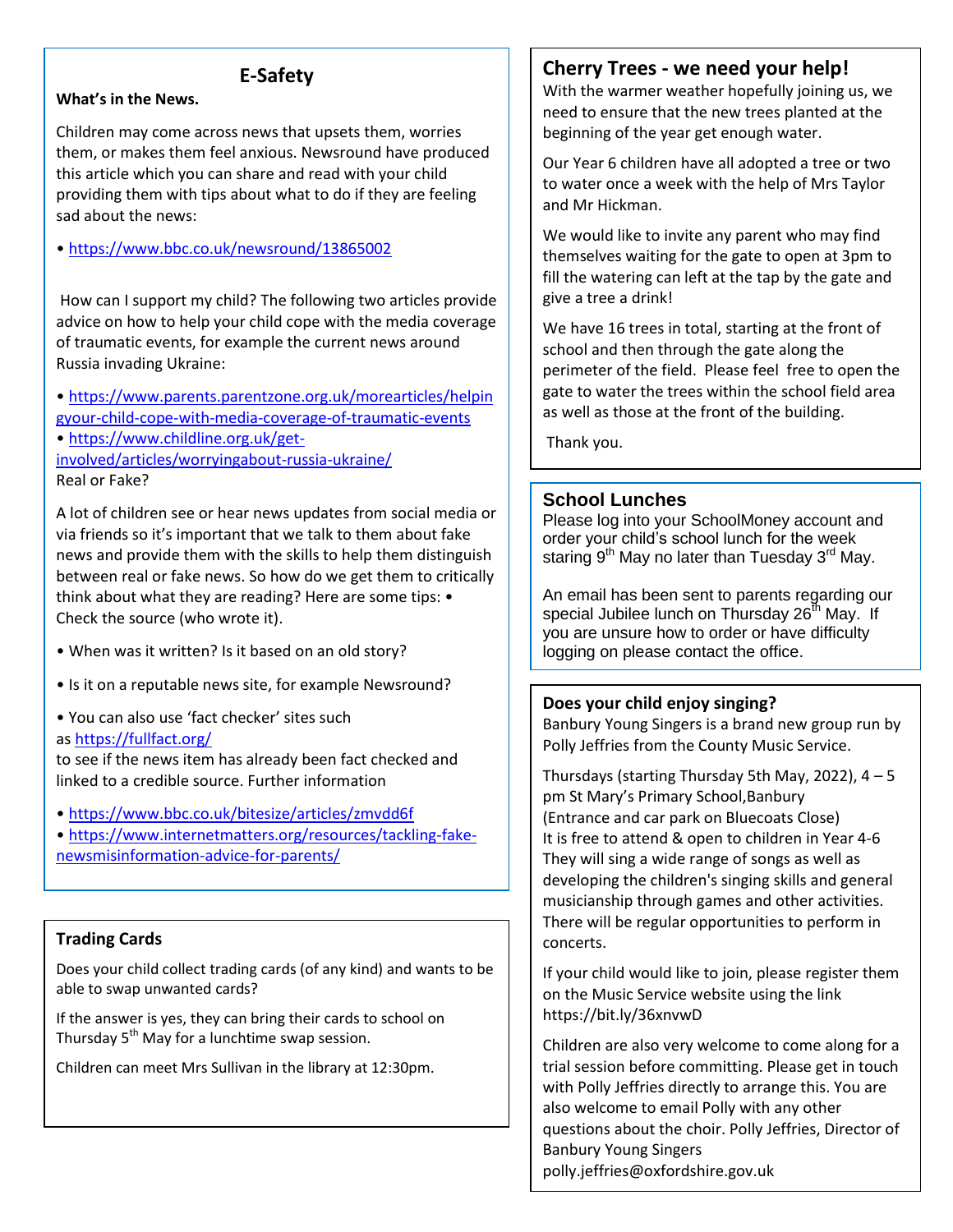#### **My School Fund**

My School Fund is an initiative that combines the spending power of parents, guardians, carers and teachers to boost school budgets.

By registering with My School Fund every time you make a purchase at Sainsbury's and Argos you benefit from a cashback scheme.

Both you and the school earn points which convert to eGifts Cards which can in turn be spent at either retailer. You will receive 2% of your overall spend and the school will receive 1%.

As a school we can then use our eGift Cards to provide additional resources for the children.

Visit myschoolfund.org and register for free today.

### **Attendance**

Our whole school attendance target for the year is 96%. Understandably with Covid outbreaks in the community our current rate is well below the target at 93%.

We hope that the Summer Term will be kinder to us all and our attendance rate improves. This week's average has seen a great improvement at 96.8%. We hope this continues.

Please do not make routine appointments within the school day and avoid term time holidays.

#### **Dates for your diary**

**2.5.2022** – Bank Holiday – School Closed

**3.5.2022** – Whole School May Pole 1:30pm

**9.5.2022** - KS2 SATs Week

**26.5.2022** – Jubilee celebration day **Half Term**

#### **30.5.2022** – **6.6.2022**

**7.6.2022** – INSET – School closed to children

**Wednesday 8th June** – return to school

For Friends of Wroxton upcoming events see next page